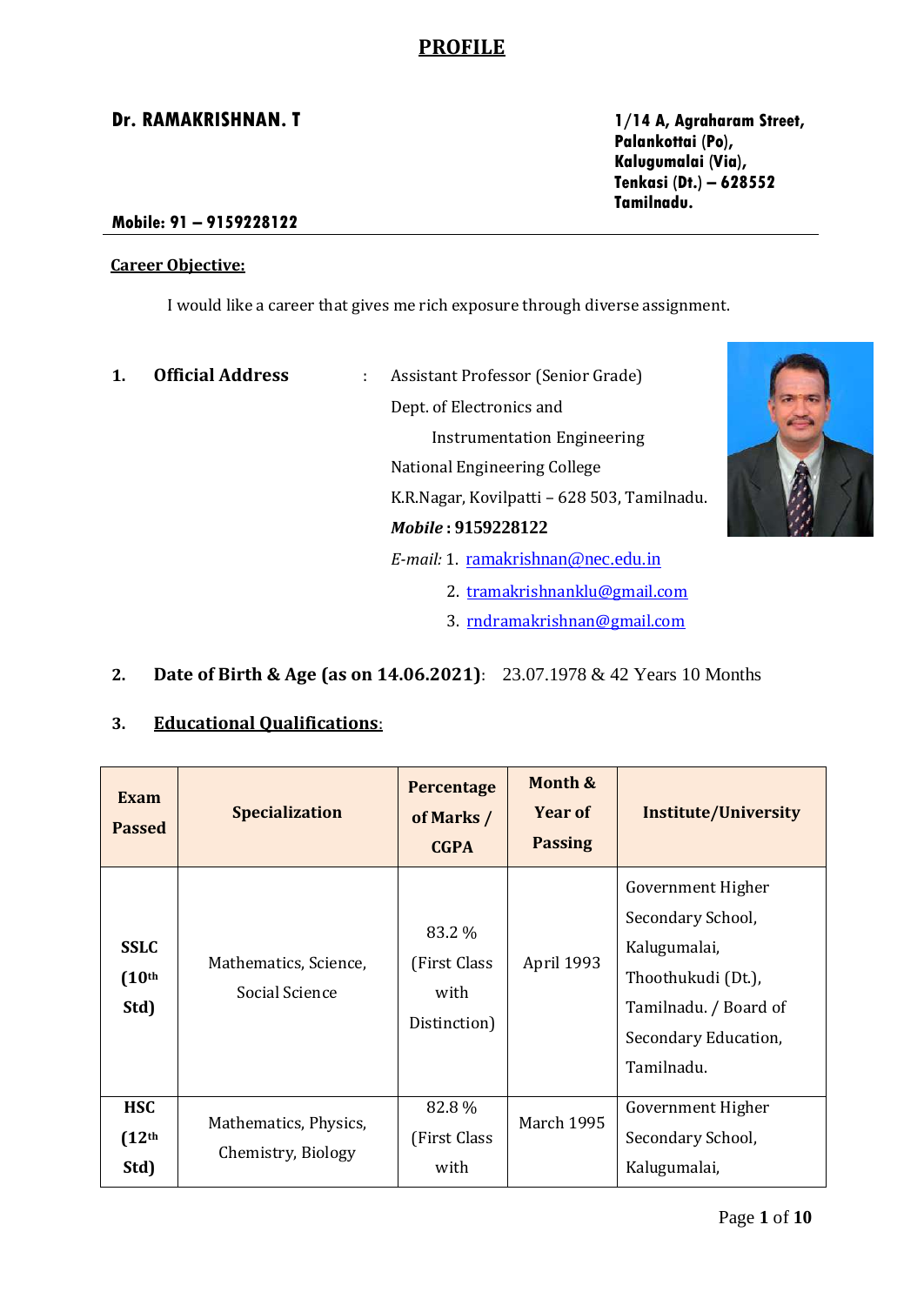|             |                                | Distinction)     |                  | Thoothukudi (Dt.),          |
|-------------|--------------------------------|------------------|------------------|-----------------------------|
|             |                                |                  |                  | Tamilnadu. / Board of       |
|             |                                |                  |                  | <b>Higher Secondary</b>     |
|             |                                |                  |                  | Examination, Tamilnadu.     |
|             |                                |                  |                  | <b>National Engineering</b> |
|             | Electronics and                | 67.6%            |                  | College, Kovilpatti /       |
| <b>B.E.</b> | Instrumentation                |                  | April 1999       | Manonmaniam                 |
|             | Engineering                    | (First Class)    |                  | Sundaranar University,      |
|             |                                |                  |                  | Tirunelveli, Tamilnadu.     |
|             | Specialization: Biomedical     | <b>CGPA 8.27</b> | <b>June 2008</b> | Indian Institute of         |
| M.Tech.     | <b>Engineering (Department</b> | (First Class     | (June 2006 –     | <b>Technology Madras</b>    |
|             | of Applied Mechanics, IITM,    | with             | June 2008)       | (IITM), Chennai,            |
|             | Chennai)                       | Distinction)     |                  | Tamilnadu.                  |
|             | Specialization: Biomedical     |                  |                  |                             |
|             | Engineering (Under the         |                  |                  |                             |
| Ph.D        | Faculty of Information and     | <b>CGPA 8.00</b> | Awarded on       | Anna University, Chennai,   |
|             | Communication                  |                  | 22.12.2018       | Tamilnadu.                  |
|             | Engineering)                   |                  |                  |                             |

# **4. Details of Employment :**

| Name of the                                                               | <b>Position /</b>                                                      | <b>Period</b> |                                                           |            | <b>Duration</b> | <b>Total</b>      |
|---------------------------------------------------------------------------|------------------------------------------------------------------------|---------------|-----------------------------------------------------------|------------|-----------------|-------------------|
| <b>Organization</b><br>/ Industry                                         | <b>Designation</b><br>held                                             |               | To                                                        | <b>Yrs</b> | <b>Mns</b>      | <b>Experience</b> |
| National<br>Engineering                                                   | Assistant<br>Professor (SG) /<br>EIE                                   | 01.08.2008    | Till Date                                                 | 12         | 08              | 18 Years          |
| College,<br>Kovilpatti.                                                   | Lecturer /<br><b>Electronics and</b><br>Instrumentation<br>Engineering | 05.06.2002    | 31.07.2008<br>(Including)<br>M.Tech.,<br>study<br>period) | 06         | 01              | 09 Months         |
| Arulmigu<br>Kalasalingam<br>College of<br>Engineering,<br>Srivilliputhur. | Lecturer /<br>Instrumentation<br>and Control<br>Engineering            | 21.06.2001    | 19.12.2001                                                | 00         | 06              | 06 Months         |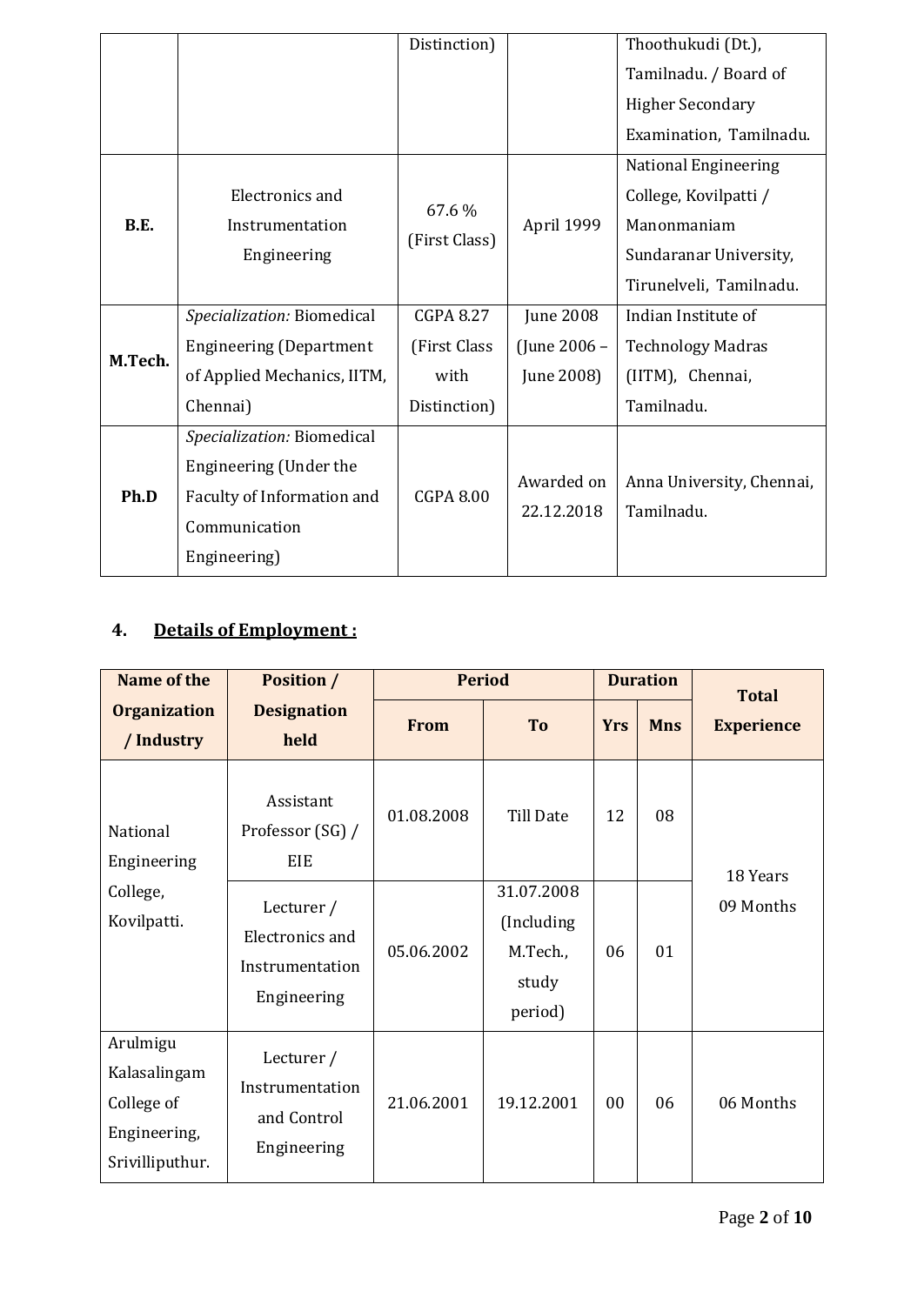| Lakshmi<br>Ammal<br>Polytechnic<br>College,<br>Kovilpatti. | Lecturer /<br>Electronics and<br>Communication<br>Engineering | 15.12.2000 | 30.04.2001 | 00 | 04 | 04 Months |
|------------------------------------------------------------|---------------------------------------------------------------|------------|------------|----|----|-----------|
| Scad                                                       |                                                               |            |            |    |    |           |
| Gramodhaya                                                 | Lecturer /                                                    |            |            |    |    |           |
| Polytechnic                                                | Electronics and                                               | 22.01.2000 | 30.10.2000 | 00 | 09 | 09 Months |
| College,                                                   | Communication                                                 |            |            |    |    |           |
| Cheran                                                     | Engineering                                                   |            |            |    |    |           |
| mahadevi.                                                  |                                                               |            |            |    |    |           |

# **5. Research Papers Published in the International Journals:**

|                         |                                                                                                      |                                                                                                                                                 |                          |               | <b>Indexed in</b> |                                                                                              |
|-------------------------|------------------------------------------------------------------------------------------------------|-------------------------------------------------------------------------------------------------------------------------------------------------|--------------------------|---------------|-------------------|----------------------------------------------------------------------------------------------|
| <b>Academic</b><br>year | Name of the<br><b>Journal</b>                                                                        | <b>Title of the</b><br><b>Journal Paper</b>                                                                                                     | Web of<br><b>Science</b> | <b>Scopus</b> | <b>PUBMED</b>     | <b>Indian</b><br><b>Citation</b><br><b>Index</b>                                             |
| 2014-15                 | International<br>Journal of Applied<br>Engineering<br>Research (IJAER)<br><b>Impact factor: 0.18</b> | Neighbourhood<br>Weighted Fuzzy<br>C-Means<br>(NWFCM)<br>Clustering<br>Algorithm for<br>Segmentation of<br><b>Brain Tumors in</b><br>CT Images. |                          |               |                   | Yes.<br>Vol. 10<br>No.20<br>(2015)<br>Special<br>Issues<br>pp.15327-<br>15330.<br>May 2015.  |
|                         | International<br>Journal of Applied<br>Engineering<br>Research (IJAER)<br><b>Impact factor: 0.18</b> | Automatic<br>Segmentation of<br><b>Brain Tumor in</b><br>CT Images using<br>LIPC.                                                               |                          |               |                   | Yes.<br>Vol. 10<br>No.20<br>(2015)<br>Special<br>Issues<br>pp.15478 -<br>15483.<br>May 2015. |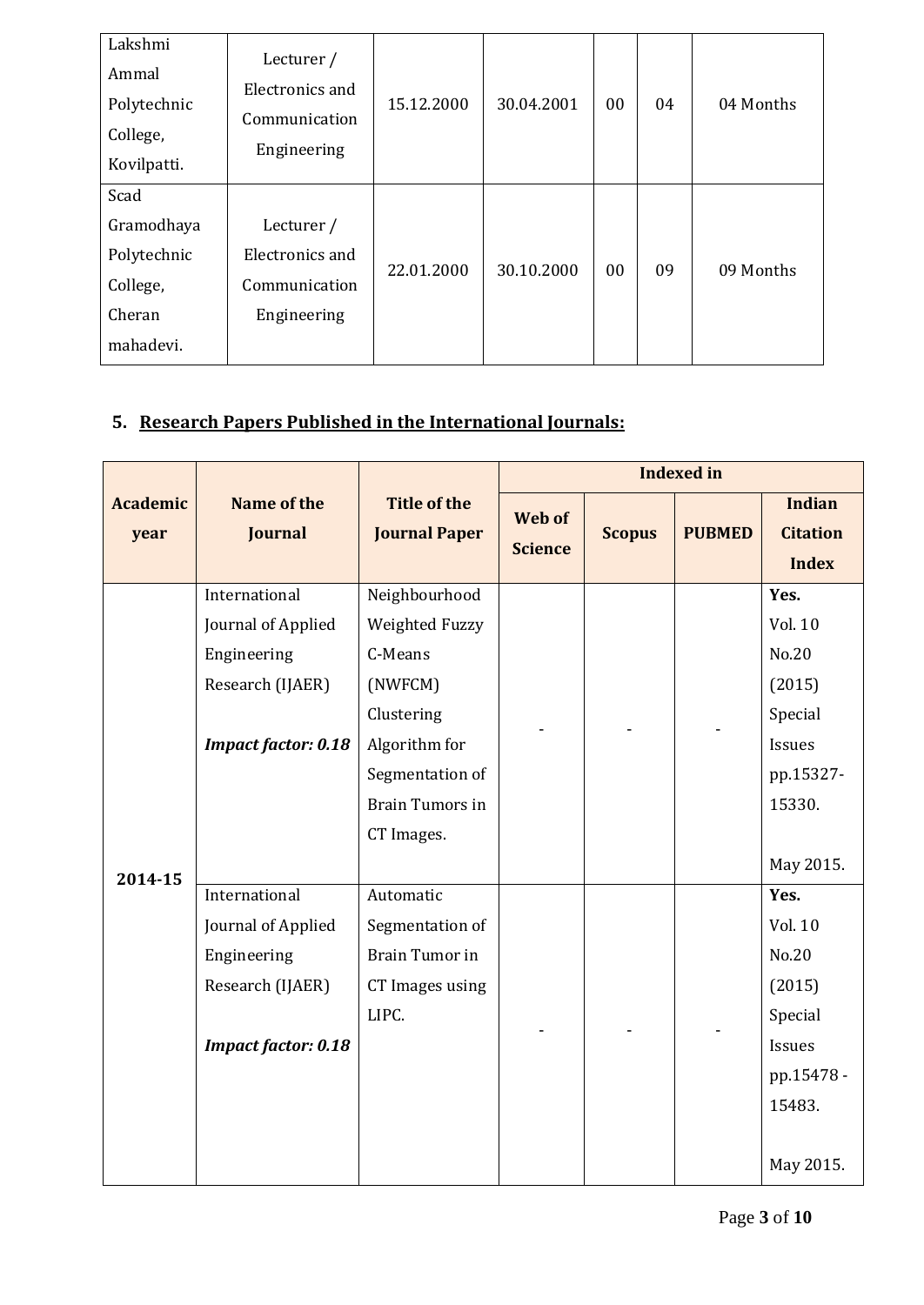|         | International              | Automatic                |          |           |             |
|---------|----------------------------|--------------------------|----------|-----------|-------------|
|         | Journal of Control         | Detection of             |          |           | Yes.        |
|         | Theory and                 | Microaneurysm            |          |           | 8(4), 2015, |
|         | Applications               | using Local              |          |           | pp. 589 -   |
| 2015-16 | (IJCTA)                    | <b>Rotating Cross</b>    |          |           | 597.        |
|         |                            | <b>Sectional Profile</b> |          |           |             |
|         | <b>Impact factor: 0.10</b> | Analysis.                |          |           | Sep' 2015.  |
|         |                            |                          |          |           |             |
|         |                            |                          |          |           |             |
|         |                            |                          |          |           |             |
|         | Journal of Medical         | A Professional           | Yes.     |           |             |
|         | Imaging and Health         | Analysis and             | Vol. 6,  |           |             |
|         | Informatics                | Evaluation of            | No.6,    |           |             |
|         |                            | Computed                 | pp.1426- |           |             |
|         | [Web of Science,           | Tomography               | 1429,    |           |             |
|         | SCI & Scopus               | <b>Brain Tumor</b>       |          |           |             |
|         | Journal]                   | Images using             | Oct'     |           |             |
|         |                            | SDNN for                 | 2016.    |           |             |
|         | (Publisher:                | Segmentation             |          |           |             |
|         | American Scientific        | and SOM-LS-              |          |           |             |
|         | Publishers)                | SVM for                  |          |           |             |
|         |                            | Classification.          |          |           |             |
|         | <b>Impact factor:</b>      |                          |          |           |             |
|         | 0.659                      |                          |          |           |             |
| 2016-17 | International              | Efficient                |          | Yes.      |             |
|         | Journal of                 | implementation           |          | Vol. 23,  |             |
|         | Biomedical                 | for classifying          |          | No.       |             |
|         | Engineering and            | and segmenting           |          | $2/3/4$ , |             |
|         | Technology                 | of computed              |          | pp.159-   |             |
|         |                            | tomography               |          | 179,      |             |
|         | [Web of Science,           | brain tumor              |          |           |             |
|         | SCI & Scopus               | images using             |          | Feb'2017. |             |
|         | Journal]                   | modified region          |          |           |             |
|         |                            | growing with             |          |           |             |
|         |                            | lion algorithm.          |          |           |             |
|         | (Publisher:                |                          |          |           |             |
|         | Inderscience               |                          |          |           |             |
|         | Enterprises Ltd.)          |                          |          |           |             |
|         |                            |                          |          |           |             |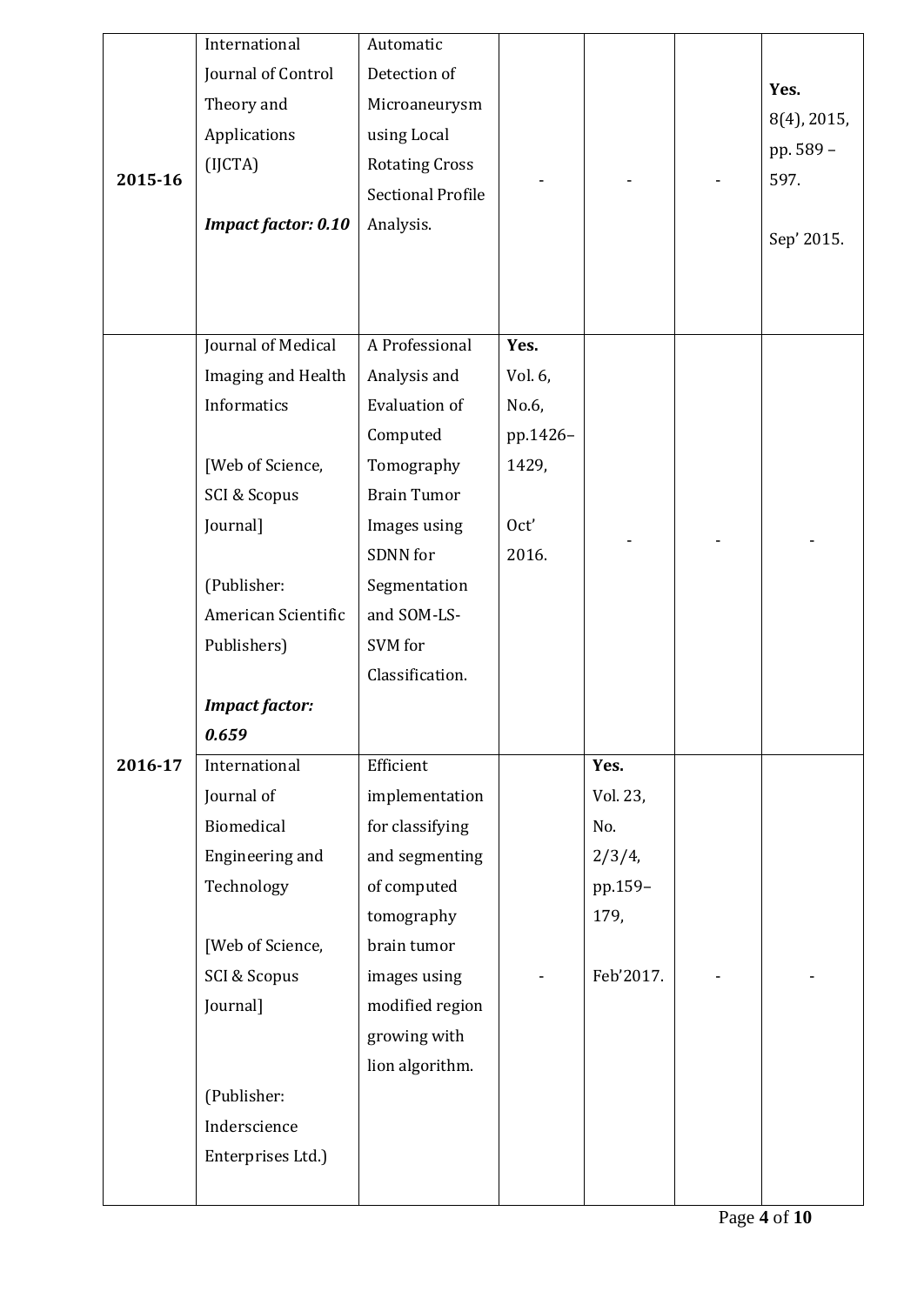|         | <b>Impact factor:</b>      |                 |         |  |  |
|---------|----------------------------|-----------------|---------|--|--|
|         | 0.245                      |                 |         |  |  |
|         |                            |                 |         |  |  |
|         | <b>Pattern Recognition</b> | A professional  | Yes.    |  |  |
|         | Letters                    | estimate on the | Vol.94, |  |  |
|         |                            | computed        | pp.163- |  |  |
|         | [Anna University -         | tomography      | 171,    |  |  |
|         | Annexure - I               | brain tumor     |         |  |  |
|         | Journal]                   | images using    | July    |  |  |
| 2017-18 |                            | SVM-SMO for     | 2017.   |  |  |
|         | (Publisher:                | classification  |         |  |  |
|         | Elsevier)                  | and MRG-GWO     |         |  |  |
|         |                            | for             |         |  |  |
|         | <b>Impact factor:</b>      | segmentation.   |         |  |  |
|         | 3.255                      |                 |         |  |  |
|         |                            |                 |         |  |  |

## **6. As Journal Reviewer:**

### **Active reviewer in the following research journals:**

- Computers & Electrical Engineering (Publisher: Elsevier, Impact Factor: **2.663)**
- The Journal of Supercomputing (Publisher: Springer, Impact Factor: **2.469)**
- Computer Methods in Biomechanics and Biomedical Engineering: Imaging & Visualization (Publisher: Taylor & Francis, Impact Factor: **0.76)**
- Journal of Experimental & Theoretical Artificial Intelligence (Publisher: Taylor & Francis, Impact Factor: **2.111)**

## **7. Research Papers Published in the International Conferences:**

| S.No | <b>Title of the Paper</b>    | Name of the<br><b>Conference</b> | <b>Date</b>                          | <b>Organizer</b>       |
|------|------------------------------|----------------------------------|--------------------------------------|------------------------|
|      |                              | <b>ICDF 2008</b>                 |                                      | Coimbatore             |
|      | Emerging trends in           | (Sponsored by                    | 11 <sup>th</sup> to 13 <sup>th</sup> | Institute of           |
| 1.   | Instrumentation phase for    | BIRC, University of              | August,                              | Technology,            |
|      | Medical Imaging.             | Massachusetts,                   | 2008.                                | Coimbatore,            |
|      |                              | USA)                             |                                      | Tamilnadu.             |
|      | Segmentation and Location of |                                  | $7th$ to 9 <sup>th</sup>             | <b>SKP</b> Engineering |
| 2.   | Abnormality in Brain MR      | <b>ICEVENT 2013</b>              | January,                             | College,               |
|      | Images using Distributed     | (IEEE Sponsored)                 | 2013.                                | Tiruvannamalai,        |
|      |                              |                                  |                                      |                        |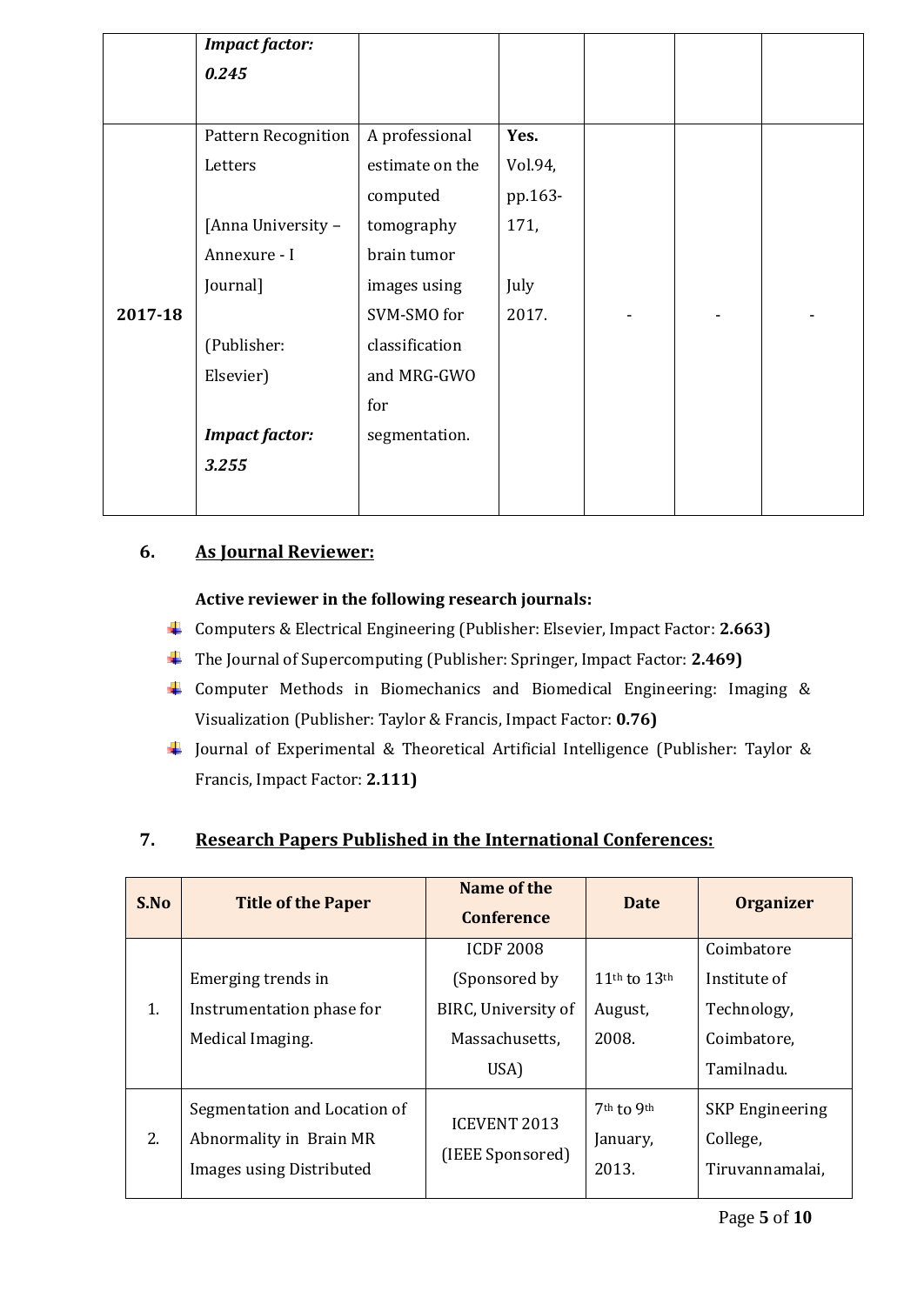|    | Estimation.                                                                                                                         |                                         |                                    | Tamilnadu.                                                                                   |
|----|-------------------------------------------------------------------------------------------------------------------------------------|-----------------------------------------|------------------------------------|----------------------------------------------------------------------------------------------|
| 3. | <b>Comparison of Automatic</b><br><b>Blood Vessel Segmentation</b><br>methods in Retinal Images.                                    | <b>ICEVENT 2013</b><br>(IEEE Sponsored) | 7th to 9th<br>January,<br>2013.    | <b>SKP</b> Engineering<br>College,<br>Tiruvannamalai,<br>Tamilnadu.                          |
| 4. | <b>Segmentation of Brain Tumors</b><br>in Computed Tomography<br>Images using SVM Classifier                                        | <b>ICECS 2014</b><br>(IEEE Sponsored)   | 13th to 14th<br>February,<br>2014. | Karpagam College<br>of Engineering,<br>Coimbatore,<br>Tamilnadu.                             |
| 5. | Neighbourhood Weighted<br>Fuzzy C-Means (NWFCM)<br>Clustering Algorithm for<br><b>Segmentation of Brain Tumors</b><br>in CT Images. | <b>ICIIECS 2015</b><br>(IEEE Sponsored) | 19th& 20th<br>March, 2015.         | Karpagam College<br>of Engineering,<br>Coimbatore,<br>Tamilnadu.                             |
| 6. | <b>Automatic Segmentation of</b><br><b>Brain Tumors in CT Images</b><br>using LIPC.                                                 | <b>ICIIECS 2015</b><br>(IEEE Sponsored) | 19th& 20th<br>March, 2015.         | Karpagam College<br>of Engineering,<br>Coimbatore,<br>Tamilnadu.                             |
| 7. | An IOT based Respiration Rate<br>Measurement using Breath<br>Rate Sensor                                                            | <b>ICRAET 2K18</b>                      | 22nd & 23rd<br>March, 2018.        | Arunachala<br>College of<br><b>Engineering for</b><br>Women,<br>Vellichanthai,<br>Tamilnadu. |
| 8. | A Professional Analysis on<br>the Segmentation of Brain<br>Cancer in MR Images using<br>M-FCM                                       | <b>ICICT 2020</b>                       | 26th to 28th,<br>Feb 2020          | <b>RVS Technical</b><br>Campus,<br>Coimbatore                                                |

# **8. Research Papers Published in the National Conference:**

| S.No | <b>Title of the Paper</b>     | Name of the<br><b>Conference</b> | Date                            | <b>Organizer</b>     |
|------|-------------------------------|----------------------------------|---------------------------------|----------------------|
|      | A Novel Iontophoresis         |                                  |                                 | National             |
|      | approach for the treatment of | RETINA 2009                      | $19th$ & $20th$<br>March, 2009. | Engineering          |
|      | Hyperhidrosis.                |                                  |                                 | College, Kovilpatti. |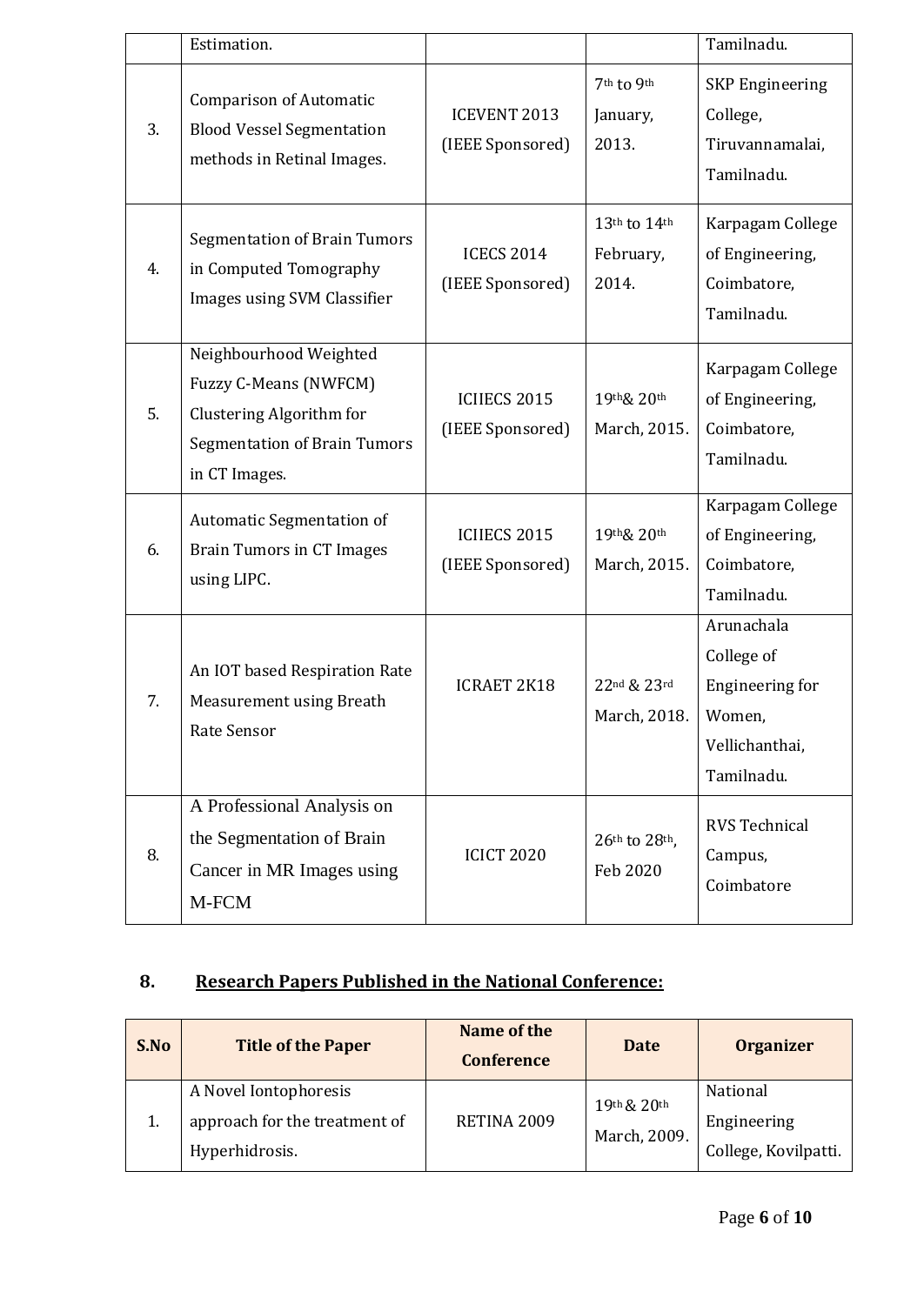# **9. Short Term Courses / Seminars /Workshops Attended :**

| S.No. | <b>Title</b>                                                              | <b>Date</b>                         | <b>Organizer</b>                                                                                |
|-------|---------------------------------------------------------------------------|-------------------------------------|-------------------------------------------------------------------------------------------------|
| 1.    | Modern trends in<br><b>Industrial Instrumentation</b><br>and Control.     | $3$ rd $\&$ 4th<br>March, 2003      | J.J.College of Engineering &<br>Technology, Trichy.                                             |
| 2.    | Advances in DSP & its applications.                                       | 17th to 19th<br>April, 2003         | <b>National Engineering</b><br>College, Kovilpatti.                                             |
| 3.    | Embedded controllers for solid state<br>drives.                           | 21st & 22nd<br>April, 2003.         | K.S.Rangasamy College of<br>Technology, Tiruchengode.                                           |
| 4.    | <b>Staff Development Programme</b>                                        | 28.04.2003 to<br>11.05.2003         | R.V.S college of Engineering<br>& Technology, Dindigul.                                         |
| 5.    | Recent Trends in Digital Signal<br>Processing and its applications.       | 17.05.2004 to<br>28.05.2004         | SSN college of Engineering,<br>Kalavakkam, Chennai.                                             |
| 6.    | Virtual Instrumentation                                                   | 17.07.2004                          | <b>National Engineering</b><br>College, Kovilpatti                                              |
| 7.    | <b>Industrial Automation Using PLC.</b>                                   | 13th to 15th<br>October, 2004       | <b>National Engineering</b><br>College, Kovilpatti.                                             |
| 8.    | High Voltage Testing Techniques - HVTT<br>06                              | 26.05.2006                          | <b>National Engineering</b><br>College, Kovilpatti.                                             |
| 9.    | DCS & PLC overview                                                        | 05.10.2009 to<br>09.10.2009         | Yokogawa India Ltd.,<br><b>Bangalore &amp; National</b><br>Engineering College,<br>Kovilpatti.  |
| 10.   | Graphical System Design using LABVIEW<br>for Researchers and Engineers.   | 11th to 13th<br>November,<br>2009   | National Instruments,<br><b>Bangalore &amp; National</b><br>Engineering College,<br>Kovilpatti. |
| 11.   | Research Issues on Biomedical Signal<br>Processing and Instrumentation.   | 24th to 26th<br>February, 2010      | <b>National Engineering</b><br>College, Kovilpatti.                                             |
| 12.   | Advancements in Medical Engineering<br>towards Research (CSIR Sponsored). | 17th to 19th<br>March, 2011         | <b>National Engineering</b><br>College, Kovilpatti.                                             |
| 13.   | Advancements in Medical Engineering<br>towards Research (DRDO Sponsored). | 5th & 6th<br>August, 2011           | National Engineering<br>College, Kovilpatti.                                                    |
| 14.   | Research Issues on Non Destructive<br><b>Evaluation (BRNS Sponsored)</b>  | 19th to 21st<br>September,<br>2013. | <b>National Engineering</b><br>College, Kovilpatti.                                             |
| 15.   | <b>SCADA</b> and its Recent Trends                                        | 18.04.2014                          | Vincisive Solutions Pvt Ltd.,                                                                   |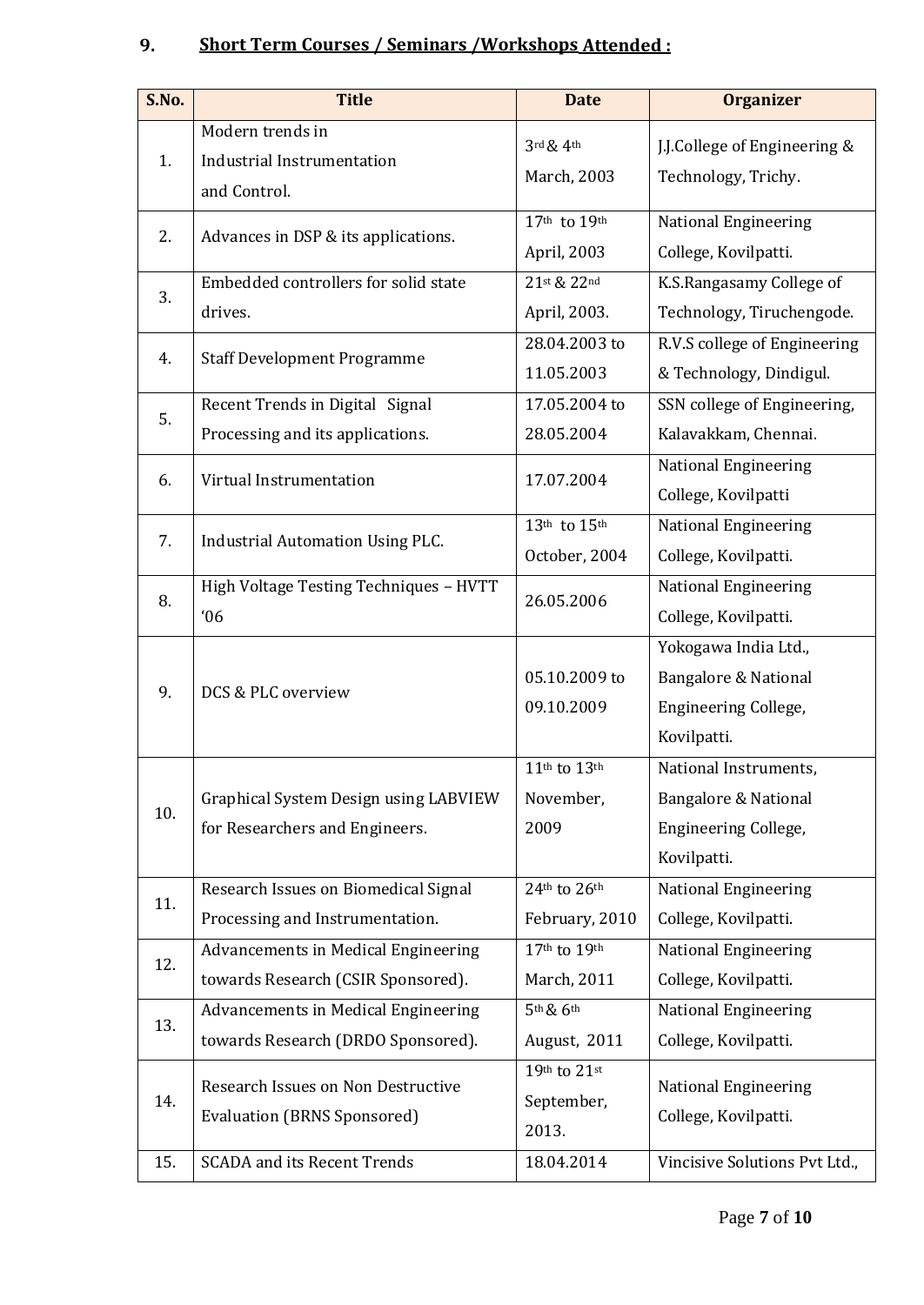|     |                                                                                                                                                                                                                             |                                                 | <b>Bangalore &amp; National</b>                                                                                                        |
|-----|-----------------------------------------------------------------------------------------------------------------------------------------------------------------------------------------------------------------------------|-------------------------------------------------|----------------------------------------------------------------------------------------------------------------------------------------|
|     |                                                                                                                                                                                                                             |                                                 | <b>Engineering College,</b>                                                                                                            |
|     |                                                                                                                                                                                                                             |                                                 | Kovilpatti.                                                                                                                            |
|     | <b>Empowering Indian Engineering</b>                                                                                                                                                                                        | 7th & 8th                                       | ISTE (TN & P Section) and                                                                                                              |
| 16. | <b>Education for Global Expectations (DST</b>                                                                                                                                                                               | November,                                       | <b>National Engineering</b>                                                                                                            |
|     | Sponsored).                                                                                                                                                                                                                 | 2014.                                           | College, Kovilpatti.                                                                                                                   |
| 17. | <b>Research Approaches and Contemporary</b><br><b>Issues of Functional Genomics,</b><br>Proteomics & Micro array Biological<br>Modeling using Machine Learning in<br><b>Bioinformatics Applications (DBT</b><br>Sponsored). | 13th& 14th<br>November,<br>2014.                | <b>National Engineering</b><br>College, Kovilpatti.                                                                                    |
| 18. | Pedagogy for Effective use of ICT in<br><b>Engineering Education.</b>                                                                                                                                                       | $5^{\rm th}$ to $31^{\rm st}$<br>January, 2015. | IIT Bombay & MHRD.<br>Centre: Regional Centre of<br>Anna University, Tirunelveli.                                                      |
| 19. | Embedded System Design using PIC<br>Microcontroller.                                                                                                                                                                        | 31st July, 1st &<br>3rd August,<br>2015         | <b>National Engineering</b><br>College, Kovilpatti.                                                                                    |
| 20. | <b>Implementation of Soft Computing</b><br>Techniques (IEEE Sponsored).                                                                                                                                                     | 5th to 7th,<br>August, 2015                     | <b>IEEE</b> Computational<br>Intelligence Society, Madras<br><b>Chapter and National</b><br><b>Engineering College,</b><br>Kovilpatti. |
| 21. | <b>Technology Enabled Teaching Learning</b>                                                                                                                                                                                 | 27th to 29th                                    | MHRD, Govt. of India &                                                                                                                 |
|     | Process                                                                                                                                                                                                                     | May, 2017                                       | NITTTR Chennai                                                                                                                         |
| 22. | Research perspectives and challenges in<br>instrumentation aspects of IoT (IOT'17).                                                                                                                                         | 25th to<br>27th October,<br>2017                | National Engineering<br>College, Kovilpatti.                                                                                           |
| 23. | Foundations on Machine and Deep<br>Learning                                                                                                                                                                                 | 23rd to 27th<br>April, 2018                     | IISc, Bengaluru.                                                                                                                       |
| 24. | <b>GIAN</b> Course: Models of Walking and<br>Running: Human Gait and Robot<br>Locomotion                                                                                                                                    | 22nd to 26th<br>July, 2019                      | Indian Institute of<br>Technology Madras (IITM),<br>Chennai.                                                                           |

# **10. NPTEL Online Certification**

i. Introduction to Research (Jan to Feb 2016) – ELITE Certification

ii. Biomedical Nanotechnology (Aug to Sep 2018) – ELITE Certification

iii. BioMEMS and Microfluidics (Sep to Nov 2020) – ELITE with SILVER Certification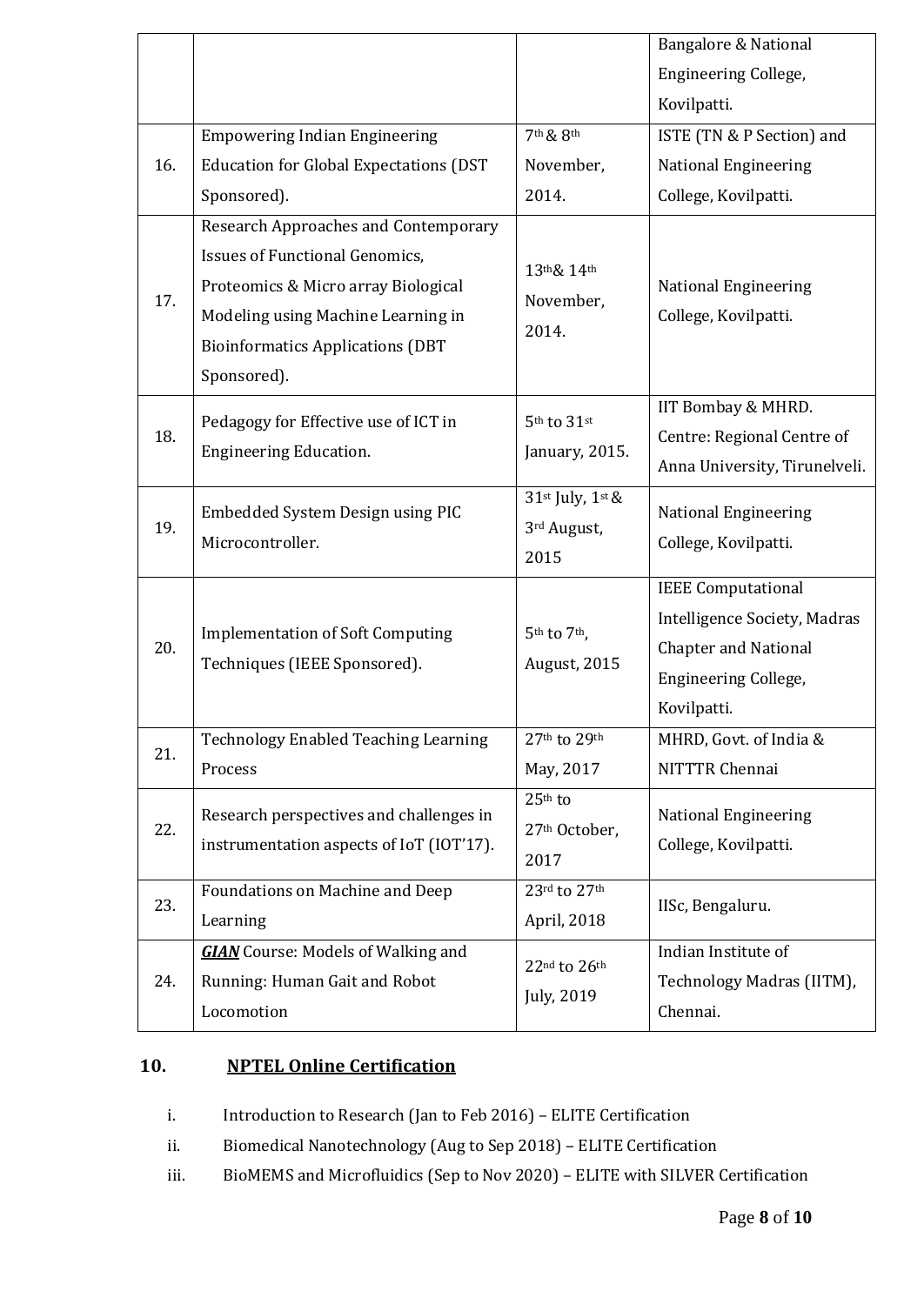### **11. Industrial Knowhow Training**

- i. Attended an Industrial Training 1 at "The Ramco Cements Ltd., Virudhunagar, Tamilnadu" during the period from 30.10.2016 to 08.11.2016.
- ii. Attended an Industrial Training 2 at "Madura Coats Private Limited, Ambasamudram, Tirunelveli (Dt), Tamilnadu" during the period from 01.02.2020 to 07.02.2020.

### **12. Acted as Chair Person / Co-chair Person for the Technical Sessions:**

| <b>Acted as Chair</b><br>person / Co-chair<br>person | <b>Type of</b><br><b>Programme</b>    | Date        | <b>Organizer</b>                                        |
|------------------------------------------------------|---------------------------------------|-------------|---------------------------------------------------------|
| Chair person                                         | Technical<br>Symposium<br>(INTERY'15) | 20.03.2015  | EIE Dept., National Engineering<br>College, Kovilpatti. |
| Judge                                                | JUMP'17                               | August 2017 | EIE Dept., National Engineering<br>College, Kovilpatti. |

## **13. Additional Assignments:**

|                                                     | <b>College Level /</b>              |                       |
|-----------------------------------------------------|-------------------------------------|-----------------------|
| <b>Position Held</b>                                | <b>Department</b>                   | <b>Period</b>         |
|                                                     | level                               |                       |
| NEC (National Engineering College) - Staff Club     | College Level                       | June 2004 - June 2006 |
| Treasurer                                           |                                     | & June 2008 - June    |
|                                                     |                                     | 2009                  |
| NEC - ISTE Students Chapter - Overall Co-ordinator  | College Level                       | June 2009 - June 2014 |
| Stock Verification Committee Convener (Boys hostel, | College Level                       | April 2011 &          |
| High Voltage Lab & Hydraulics Lab)                  |                                     | April 2014            |
| Parents Interaction Committee Coordinator (for      | College Level                       | August 2013           |
| NBA)                                                |                                     |                       |
| NEC - Alumni Association - EIE Department           | College Level                       | $2014 - 2015$         |
| <b>Executive Member</b>                             |                                     |                       |
| NEC - IEEE Students Chapter - Faculty Co-           | College Level                       | June 2014 - June 2017 |
| Coordinator                                         |                                     |                       |
| Practical Exam Time Table - Faculty In-charge       | Department<br>June 2010 - June 2013 |                       |
|                                                     | Level                               |                       |
| Consumables - Purchase and Maintenance - Faculty    | Department                          | June 2010 - June 2014 |